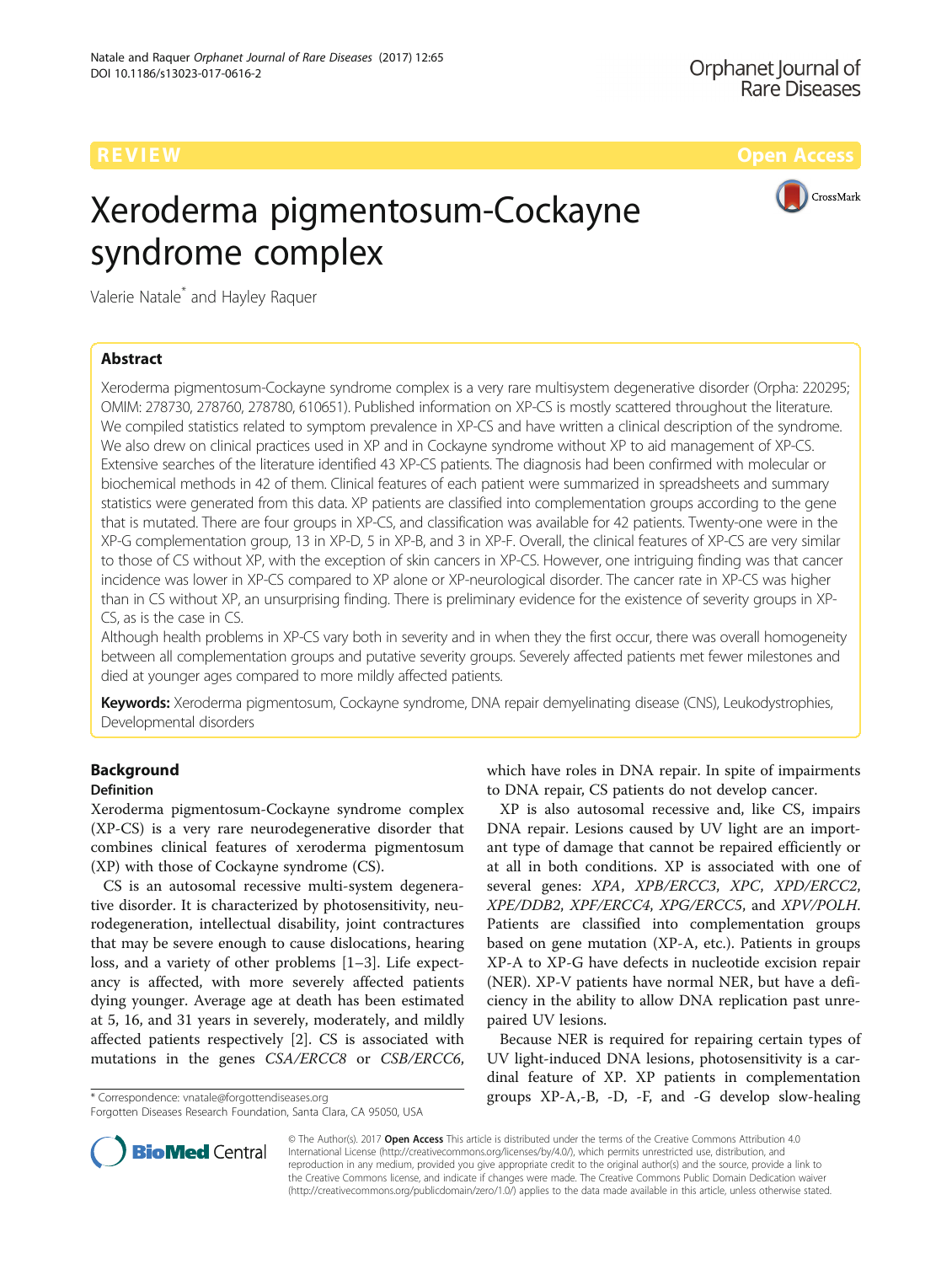sunburns after brief sun exposure — even on a cloudy day [\[4](#page-8-0)]. In this group, the first severe sunburn generally occurs very early in life (often after minimal exposure), and the burn may be mistaken for abuse. Patients in complementation groups XP-C, -E, and -V do not sunburn easily, but still have an underlying impairment of DNA repair [\[4](#page-8-0)].

XP patients in any complementation group who are not protected from UV light from an early age develop photodamage that can be severe (e.g., disfiguring solar lentigines and skin atrophy) as well as vision impairment that may include blindness. Damage is permanent. XP patients are also at very high risk for skin cancers. Estimates place this risk at 10,000 times that of the unaffected population for non-melanomas and >2,000 times normal for melanoma [[5\]](#page-8-0). Cancers develop at a median age of 9 years (first non-melanoma) and 22 years (first melanoma) [[5\]](#page-8-0).

Roughly one-fourth of all XP patients develop neurological problems, with incidence being higher in certain complementation groups, including those that are prevalent in Japan [\[5, 6\]](#page-8-0). Neurological forms of XP can be classified into three relatively distinct groups: XP neurologic disease, XP with trichothiodystrophy (XP-TTD), and xeroderma pigmentosum-Cockayne syndrome complex (XP-CS).

Clinically, there are similarities between these conditions. They include progressive loss of cognitive and motor skills and hearing loss. Differences include hair and nail abnormalities in XP-TTD and progeria in XP-CS. Additionally, XP neurologic disease results from primary neurodegeneration, while XP-TTD and XP-CS do not [[7\]](#page-8-0). XP-CS patients have a form of leukodystrophy called *tigroid demyelination*. This term refers to an abnormality that can be seen on T2-weighted MRI scans, in which small patches of preserved myelin (generally around blood vessels) occur within demyelinated areas [[8, 9\]](#page-8-0). Tigroid demyelination also occurs in CS patients without XP (referred to as simply CS hereafter) [[10, 11\]](#page-8-0).

XP-CS is essentially a combination of XP and CS. Overall, patients have cutaneous features of XP and follow a trajectory that mirrors that of Cockayne syndrome: growth and acquisition of new skills is followed by a plateau period, which is then followed by a period of decline. In CS, the duration of these periods depends on disease severity. The most severely affected patients grow and develop the least and reach a stage of decline early (before age 5). Many in this group will not learn to walk or talk. Patients who are very mildly affected may not begin to decline until their teens or later, with decline occurring more slowly and lasting longer. These individuals may learn to read, write, swim, ride a bike, and/or ski [\[2\]](#page-8-0).

Regardless of disease severity, all CS and XP-CS patients have the same overall medical problems. The primary difference between severity groups relates to timing and severity. Thus, for example, microcephaly is nearly universal in CS, yet may vary from several standard deviations below the mean for age to roughly two standard deviations below it. Similarly, nearly all patients with CS or XP-CS have short stature, but the most severely affected patients are the smallest, and the mildly affected ones are the largest.

XP-CS is very rare. To date, the largest summaries of XP-CS cases had data on only 9 individuals [\[8](#page-8-0), [9](#page-8-0)]. The aim of this study was to examine all cases of XP-CS reported in the literature to date. We identified 43 cases in the literature between 1965 and 2017, a span of 52 years.

## Methods

The protocol for this study has been registered with PROSPERO (#CRD42016044112).

#### Literature search

Our overall strategy was to find cases of XP-CS, which are due to mutations in XPB, XPD, XPF, and XPG. We searched PubMed, SciELO, Hindawi, the African Journal Archive, and Google Scholar between January and August 2016. We also scanned publication references, 'cited by' papers in Google Scholar, and OMIM entries. Patients with mutations in ERCC1 were not included. A final search was performed immediately before publication. Search terms were "XP-CS," "xeroderma AND Cockayne," "xeroderma AND COFS," "'De sanctis' AND xeroderma" and "XP < −letter > patient." The majority of searches were in English. However, we also searched in French, German, and Spanish. We also contacted researchers to ask questions about information in publications.

#### Study selection and data extraction

Publications selected for review had abstracts describing persons with XP and a neurological disorder. Publications were read carefully to determine if the patient had XP-CS. Of 43 individuals included here, (Additional file [1:](#page-8-0) Table S1 and Additional file [2:](#page-8-0) Bibliography 1), 42 had been diagnosed with XP-CS via molecular or biochemical methods. The published clinical features of the sole case without a laboratory diagnosis fit the description of XP-CS very well [[12](#page-8-0)]. Communication with the authors supported this impression. That case was therefore included. Overall, selection was deliberately stringent to ensure that we analyzed only XP-CS patients. Note that a 44<sup>th</sup> patient, XP40GO (XP-G), may have had XP-CS, but phenotype was not confirmed, as no clinical information was available [[13](#page-8-0)].

# Statistical analysis

Most data here is reported as the number of patients positive for a trait out of the total in whom it was reported as present or absent. When comparisons between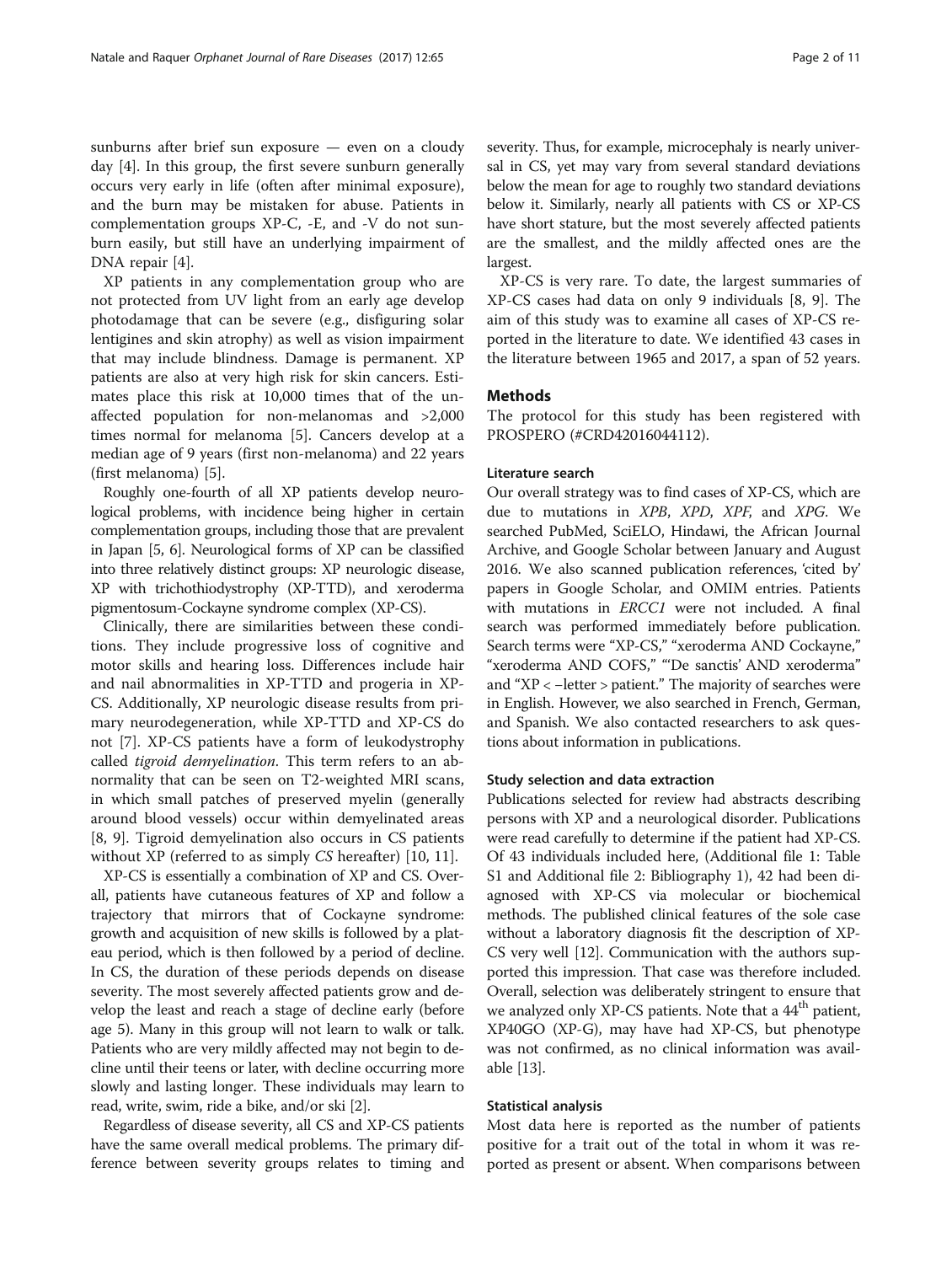XP-CS and other forms of XP were made, a Fisher's exact test was used to determine significance.

## Findings

# **Demographics**

Patient sex was known in 41 cases (19 females, 22 males). Patients or their parents were from 18 countries on 4 continents (Africa, Asia, Europe, and North America; Additional file [1:](#page-8-0) Table S2). Japan and the USA had the most patients (6 each), followed by the UK (5), and Germany (4). Consanguinity between parents was relatively common, occurring in 8/29 cases. Overall, these statistics are similar to those for XP patients as a whole, which indicate that XP occurs in all ethnic and racial groups [[6](#page-8-0)]. The same is true of CS.

#### Complementation groups

There are four complementation groups in XP-CS: XP-B, -D, -F, and -G. Complementation group information was available for 42 patients: 81% belonged to groups XP-G and -D (Fig. 1). All 6 Japanese patients were in the XP-D group, and all 5 Arab patients were in the XP-G group, as were the 3 African or African-American patients (Additional file [1:](#page-8-0) Table S3). Caucasians bore mutations in all four genes, but all five cases of XPB-CS were in this group.

Extensive literature searching identified 42 XP-G patients with any form of XP (XP only, XP-CS, etc.; see Additional file [3](#page-8-0): Bibliography 2 for XP-G and -F patients without CS). Thus, the 21 XP-G-CS patients comprised 50% of known XP-G patients. Eight additional XP-G patients had XP-neurologic disease or neurological symptoms, meaning that neurological problems occurred in 69% of XP-G patients.

Neurological problems developed in adulthood in some XP-G patients, such as at age  $\sim$  58 in patient

20 **Jumber of patients** 15  $13$ 10 5  $\overline{\mathbf{3}}$ XP-G XP-D  $XP-B$ XP-F **Complementation group** Fig. 1 Complementation groups in XP-CS. Complementation group information was available for all but one patient (total: 42 patients). Half of patients with known mutations were in the XP-G group. XPD mutations occurred in nearly 1/3 of patients (31%)

XP101BR [[14\]](#page-8-0), and the mid-thirties in two others [\[14](#page-8-0)]. Alternatively, 3 Japanese patients were aged 32, 40, and 60 without neurological problems (XP31KO, XP3HM, and XP52HM, respectively) [\[15](#page-8-0)–[17\]](#page-9-0). None of these patients had what could be considered XP-CS.

A 2006 study listed 9 XP-B patients: 5 had XP-CS, 2 had XP-TTD, and 2 had XP with mild neurological problems [[18\]](#page-9-0). We identified one additional XP-B patient: XP84BR, with minimal neurological abnormalities at age 35 [[14\]](#page-8-0). Thus, half of this small group had XP-CS, and all or nearly all had neurological problems.

Analyses of the XPB-CS patients indicated that they had a relatively mild form of XP-CS [\[8, 9](#page-8-0)]. However, more patients are needed to determine if this situation was coincidental or a true reflection of XPB-CS.

It was not possible to determine the percentage of XP-D patients with CS due to the very large number of XP-D patients reported in the literature. However, given that only 13 XP-D-CS patients were identified out of a likely total of 100–200 XP-D patients (author's estimate), XP-CS is relatively rare in this group.

As with XP-G patients, some XP-D patients develop neurological abnormalities as adults (patients XP62TA, age 54; XP29TA, age 45; and XP59BR, age  $\sim$ 50) [\[14](#page-8-0), [19](#page-9-0)], while some still had not by middle age (e.g., XPD2KO, age 51; XPD3KO, age 48; and XPD6KO, age 61) [\[20](#page-9-0)]. Again, however, no XP-D patient has been reported as developing signs of XP-CS in adulthood.

Disease severity varied in the XP-F/CS patients. One (CS1USAU) [[21\]](#page-9-0) has mild XP and mild CS. XFE/ XP51RO survived until age 16 and was described as meeting early developmental milestones [\[22\]](#page-9-0). This characteristic may occur in moderately or mildly affected CS patients, but not in severely affected ones [[2\]](#page-8-0). Patient XPCS1CD suffered global developmental delay with severe growth retardation. She survived until age 12. She had features of XP-CS as well as Fanconi anemia [\[21\]](#page-9-0).

Patient XFE was described as having a new syndrome, XFE progeroid syndrome [\[22\]](#page-9-0). This diagnosis was based on apparent clinical inconsistency with XP, CS, XP neurologic disease, and XP-CS. However, his clinical features overlapped closely with those of XP-CS patients. For example, his liver disease, kidney disease, and hypertension were noted as being inconsistent with XP-CS or CS. However, a number of XP-CS patients have had these problems [[2,](#page-8-0) [21, 23](#page-9-0)–[27](#page-9-0)]. This group includes two patients with mutations in XPF (CS1USAU & XPCS1CD). These three problems are common in Cockayne syndrome [\[1](#page-8-0)–[3\]](#page-8-0).

Additionally, many of XFE's laboratory test results and clinical features were consistent with XP-CS (e.g., DNA repair profile, hearing loss, optic nerve atrophy, a highpitched voice, ataxia, delayed pubertal development). In addition, his facial features as described and as evident in photographs were consistent with a CS phenotype.

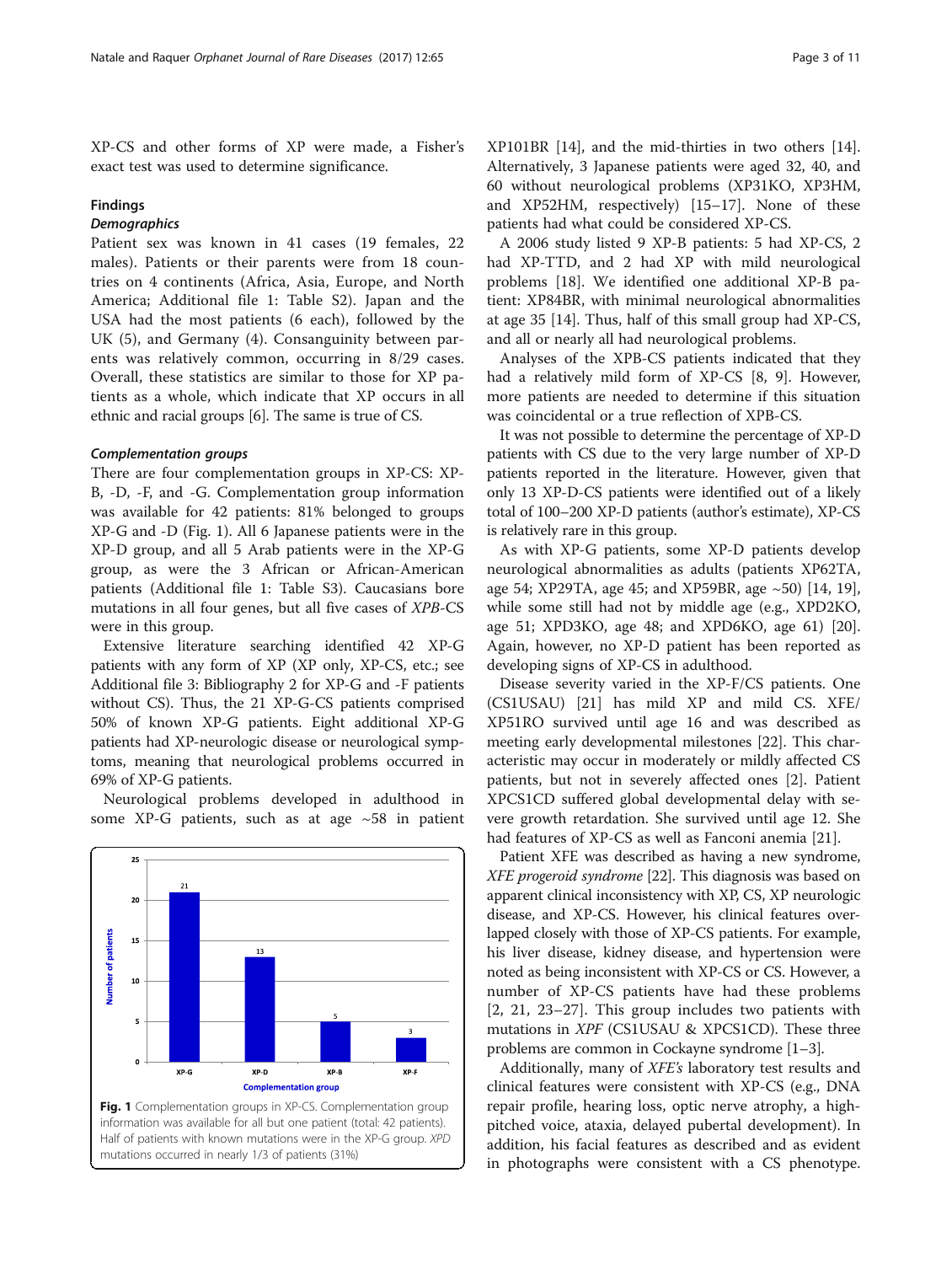Taken together, his overall clinical picture was suggestive of XP-CS, and he was therefore included in this survey.

#### Development of CS signs in adulthood

Signs of Cockayne syndrome have been reported as developing in at least one adult with mutations in CSB [[28\]](#page-9-0). We examined the literature to determine if any patients with XP mutations developed signs of CS.

XP24BR, an XP-F patient in her 40s, developed XP-CS-like clinical features, including deep-set eyes, a prominent nose, hearing loss, ataxia, and cognitive decline [[14](#page-8-0)]. However, many of these features overlap with XP-neurological disease, and her condition is therefore not fully consistent with XP-CS at this time (personal communication from authors).

Two adult patients in Israel developed a syndrome that was similar to XP-CS. They were CO14TA, a 54 year-old female and CO107TA, her brother, who died at age 49. Both patients had mutations in XPF/ERCC4. They began to develop CS-like facial features in their 20s, and MRI scans showed myelin abnormalities. Neither patient suffered from intellectual disability — both were employed in clerical positions. However, they did experience behavioral changes, including aggressive behavior (H. Slor, personal communication and reference [\[29\]](#page-9-0)).

XP24BR, CO14TA, and CO107TA all shared a common mutation that leads to the protein change Arg799 > Trp. This mutation is relatively common in XP-F patients, and most patients harboring it develop symptoms of neurodegeneration as children or adults [[30](#page-9-0)]. One patient with this mutation (XP26BR) was reported as not having signs of neurodegeneration [[30](#page-9-0), [31\]](#page-9-0), but the patient's age was not given. In XP-F adults, neurodegeneration does not necessarily resemble CS.

No other patients with XP mutations have developed CS signs in adulthood.

# Clinical features of XP-CS

XP-CS is a multisystem progressive disorder, and neurological problems were progressive in all patients for whom information was available ( $n = 26$ ).

Table 1 shows the frequency of neurological abnormalities in XP-CS patients. All problems listed in this table also occur in CS without XP, in roughly the same percentages. In some cases (e.g., seizures), the value in Table 1 may be an overestimate, as some authors may not have noted the absence of the problem.

Common imaging findings in XP-CS included intracranial calcifications, brain atrophy, and tigroid demyelination. These findings are hallmark features of CS. Calcifications may not be present in very young children, but may develop later [[10](#page-8-0)]. Little work has been published on the significance of calcifications in CS or XP-CS, and one study of 19 CS patients found no strict correlation

Table 1 Neurological abnormalities in XP-CS patients

| Clinical feature                         | $\#$ /total $(\%)$ |
|------------------------------------------|--------------------|
| Intellectual disability                  | 38/38 (100)        |
| Progressive neurological problems        | 26/26 (100)        |
| Ataxia, any form (sometimes unspecified) | 15/15 (100)        |
| Microcephaly                             | 30/32 (94)         |
| Abnormalities of myelination (CNS)       | 14/15 (93)         |
| Brain atrophy or ventriculomegaly        | 19/21 (90)         |
| Hearing loss (sensorineural)             | 18/21 (86)         |
| Slowed nerve conduction velocity         | 12/14 (86)         |
| Seizures                                 | 8/11(73)           |
| Brain calcifications                     | 10/16(63)          |
| Lost or reduced deep tendon reflexes     | 3/11(27)           |

between calcifications and patient age, severity of neurological problems, or extent of cerebral atrophy [\[10\]](#page-8-0).

Hearing loss occurred in 86% of 21 patients. This problem appears to occur universally in CS patients as the syndrome progresses, and can have very serious effects on a quality of life [[2](#page-8-0)]. Patients who lose their hearing may feel isolated and become withdrawn and/or depressed. These factors can accelerate decline. Cochlear implants are commonly used to address this problem, with subjective improvement in quality of life reported (author's personal knowledge and reference [[32\]](#page-9-0)). Some parents of patients with CS have had the implants placed before hearing loss became serious, as a way of avoiding this problem in the first place.

Hand tremors were reported in 7 patients, but their absence was not noted. Tremors are common in CS, and treatment with carbidopa-levodopa appears to reduce their severity and improve fine motor skills [\[33\]](#page-9-0).

Although we lacked sufficient data to analyze dysarthria, it appears to be common in XP-CS (as it is in CS). Lack of data was mostly due to the large number of XP-CS patients who did not acquire speech.

#### Growth and development

Very short stature was nearly universal (33/34 patients; Table [2](#page-4-0)). As in CS, height in XP-CS is often three or more standard deviations below the mean for age. Growth hormone levels have been measured as abnormal (high or low) in a small number of CS patients, but have been normal in the majority of patients tested (reviewed in [\[1](#page-8-0)]). Treatment with growth hormones had no effect in a single patient in 1958 [[34](#page-9-0)], and their use in CS (and possibly XP-CS by extension) is not recommended due to potential for tumorigenesis [\[35\]](#page-9-0).

Weight in XP-CS patients tends to be very low, even as a function of height, and poor weight gain may be exacerbated by vomiting and/or acid reflux. Use of feeding tubes, such as a jejunal tube (j-tube) may alleviate this problem.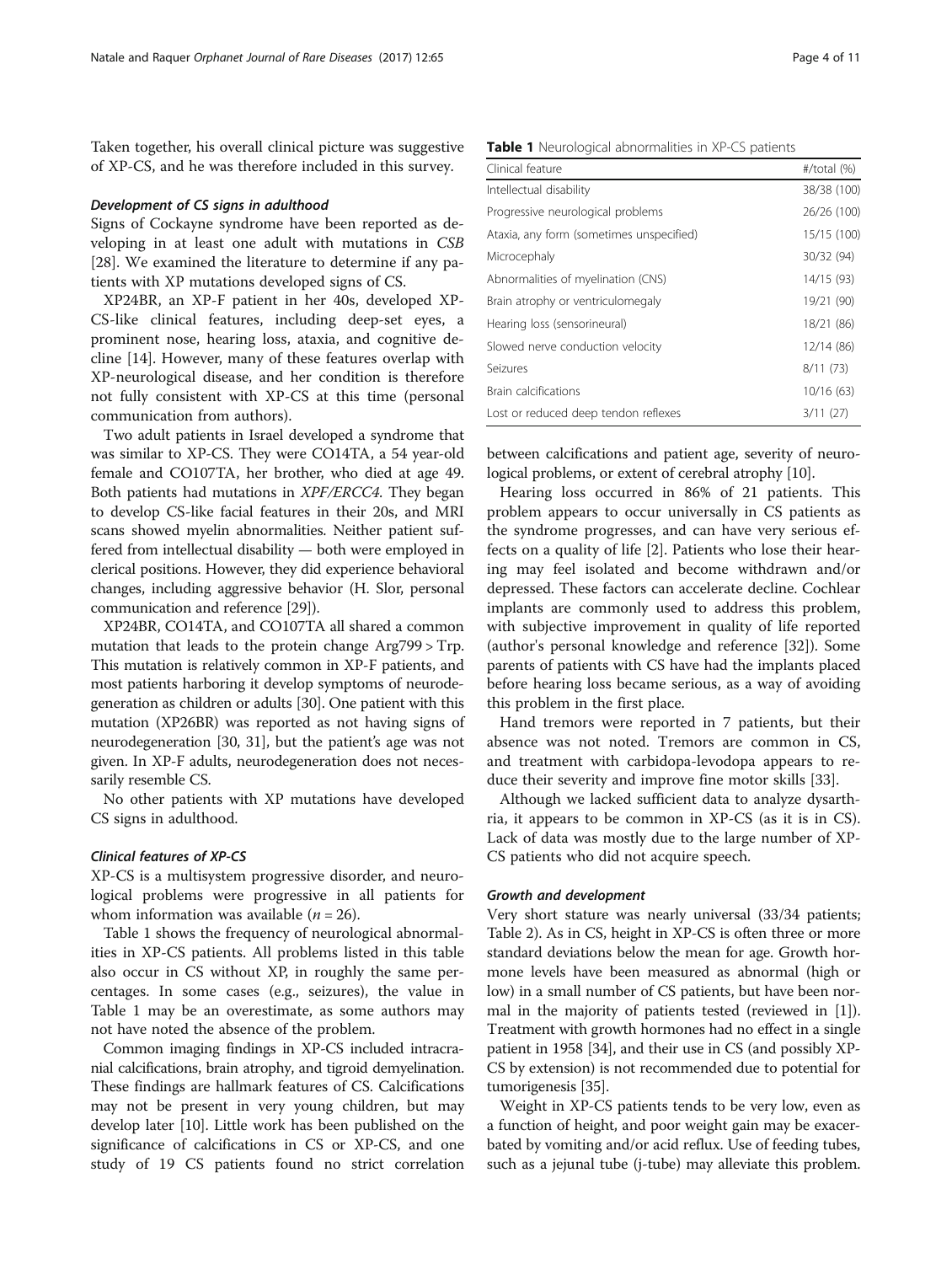<span id="page-4-0"></span>Table 2 Developmental and ophthalmological features in XP-CS

| Growth and development                              | #/total (percent) |
|-----------------------------------------------------|-------------------|
| Intellectual disability                             | 38/38 (100)       |
| Stature $\leq 3^{rd}$ percentile                    | 33/34 (97)        |
| Delayed speech development                          | 18/19 (95)        |
| Delayed or absent development of motor skills       | 25/28 (89)        |
| Failure to thrive                                   | 28/32 (88)        |
| Cryptorchidism                                      | 9/11(82)          |
| Hypogonadism (male or female)                       | 8/11(73)          |
| Low birthweight                                     | 14/20 (70)        |
| Preterm birth (gestational age <37 completed weeks) | 3/14(21)          |
| Ophthalmological                                    |                   |
| Sunken/deep-set eyes                                | 24/26 (92)        |
| Microphthalmia                                      | 10/14(71)         |
| Pigmentary retinopathy                              | 12/18 (67)        |
| Cataracts                                           | 9/20(45)          |

J-tubes alleviate vomiting and reflux. An additional advantage of tubes is that they allow easy delivery of many medicines, as well as accurate dosing.

Importantly, CS patients do not appear to have the caloric needs expected for age or body size. This trait has been noted in the literature [\[36](#page-9-0)] and in medical records of 3 CS patients (author's unpublished data). Therefore, a test of resting energy expenditure may be important for determining appropriate caloric needs in XP-CS or CS.

Early developmental delays are universal in all but the mildest cases of CS. In XP-CS, intellectual disability was universal in 38 patients for whom data was available. Microcephaly (94% of patients) was often severe: head circumferences data was provided for 16 patients, and values were at least 5 standard deviations (SDs) below the mean in 15 (the  $16<sup>th</sup>$  value was-4.1 SDs below the mean). Growth in XP-CS may halt early, such as by 18 months [[25](#page-9-0)]. Extreme microcephaly is also a feature of Cockayne syndrome [[37](#page-9-0)–[41\]](#page-9-0), where severity of microcephaly and intellectual disability is correlated with disease severity [[2](#page-8-0)]. There is not enough data to draw a conclusion about this correlation in XP-CS.

Delayed motor skill development was very common in XP-CS patients. The most severely affected individuals did not progress past the level of an infant, with some not passing the developmental level of a two-month-old [[23, 25](#page-9-0), [42, 43](#page-9-0)]. Mildly affected patients were larger and able to walk and attend school [\[21, 23, 44\]](#page-9-0).

# Ophthalmological manifestations of disease

Table 2 shows ophthalmological manifestations in XP-CS. The most frequent abnormality was deep-set eyes, in 92% of 26 patients. Abnormalities reported in too few

patients to analyze included pterygium (1 patient) and photophobia (6 patients).

#### Cutaneous abnormalities and skin cancer

Forty out of 40 patients had lab-confirmed photosensitivity, with the vast majority also sunburning easily (Table 3). The sole patient who did not burn easily was XP56BR (XP-G) [[14](#page-8-0)]; a teenaged boy of Somali origin who may have gained extra protection from having a Fitzpatrick skin phototype of V or VI.

Progeroid features were noted in 70% of patients. Although commonly associated with both CS and XP-CS, progeria does not tend to occur until the syndrome has progressed. Thus, its absence — especially in a very young person — should not be used to exclude a diagnosis of CS or XP-CS.

Skin cancer is very common in XP, but, at 5/33 patients, was not common in XP-CS compared to patients with other forms of XP (Fig. [2](#page-5-0)). Cancers are not a feature of CS, even in patients who survive into their 30s and beyond (author's unpublished data and Zhang et al. [\[45\]](#page-9-0)).

The difference in cancer prevalence between XP-D patients with and without CS was statistically significant according to a Fisher's exact test ( $p < 0.01$ ). This was not the case for XP-G patients ( $p > 0.05$ ). Similarly, when we compared cancer rates in XP-CS patients and 142 XP-B, -D, -F, and -G patients in the literature, the difference was significant (5/33 XP-CS patients with cancer vs  $75/130$  non XP-CS patients with cancer;  $p < 0.005$ ).

While reduced life expectancy in XP-CS likely contributes to reduced malignancy rate, three XP-CS cancer patients developed their first malignancies early. XPCS2 and XP1JI (both XP-D) were 2 and 2.5 years old at tumor onset; XPCS4RO (XP-G) was <1 year  $[23, 46, 47]$  $[23, 46, 47]$  $[23, 46, 47]$  $[23, 46, 47]$  $[23, 46, 47]$  $[23, 46, 47]$ . In comparison, the youngest age of tumor onset in 4 non-CS XP-G patients was 20 years (XP119BR) [\[14](#page-8-0)]. Three other XP-G patients developed cancers at ages 32,  $\sim$ 40, and 54 [[15](#page-8-0)–[17](#page-9-0)], making tumor onset before age 1 in XPCS4RO exceptionally early.

Among 42 XP-D cancer patients without CS, only one had tumor onset at age 2, and the next youngest was 4 (average age: 23 years; data not shown).

Table 3 Skin abnormalities in XP-CS

| #/total (percent) |
|-------------------|
| 40/40 (100)       |
| 32/33 (97)        |
| 35/37 (95)        |
| 14/15 (93)        |
| 16/23 (70)        |
| 5/33(15)          |
|                   |

<sup>a</sup>Tested in skin fibroblasts as abnormalities after UV irradiation (survival, DNA repair, recovery of RNA synthesis, or unscheduled DNA synthesis)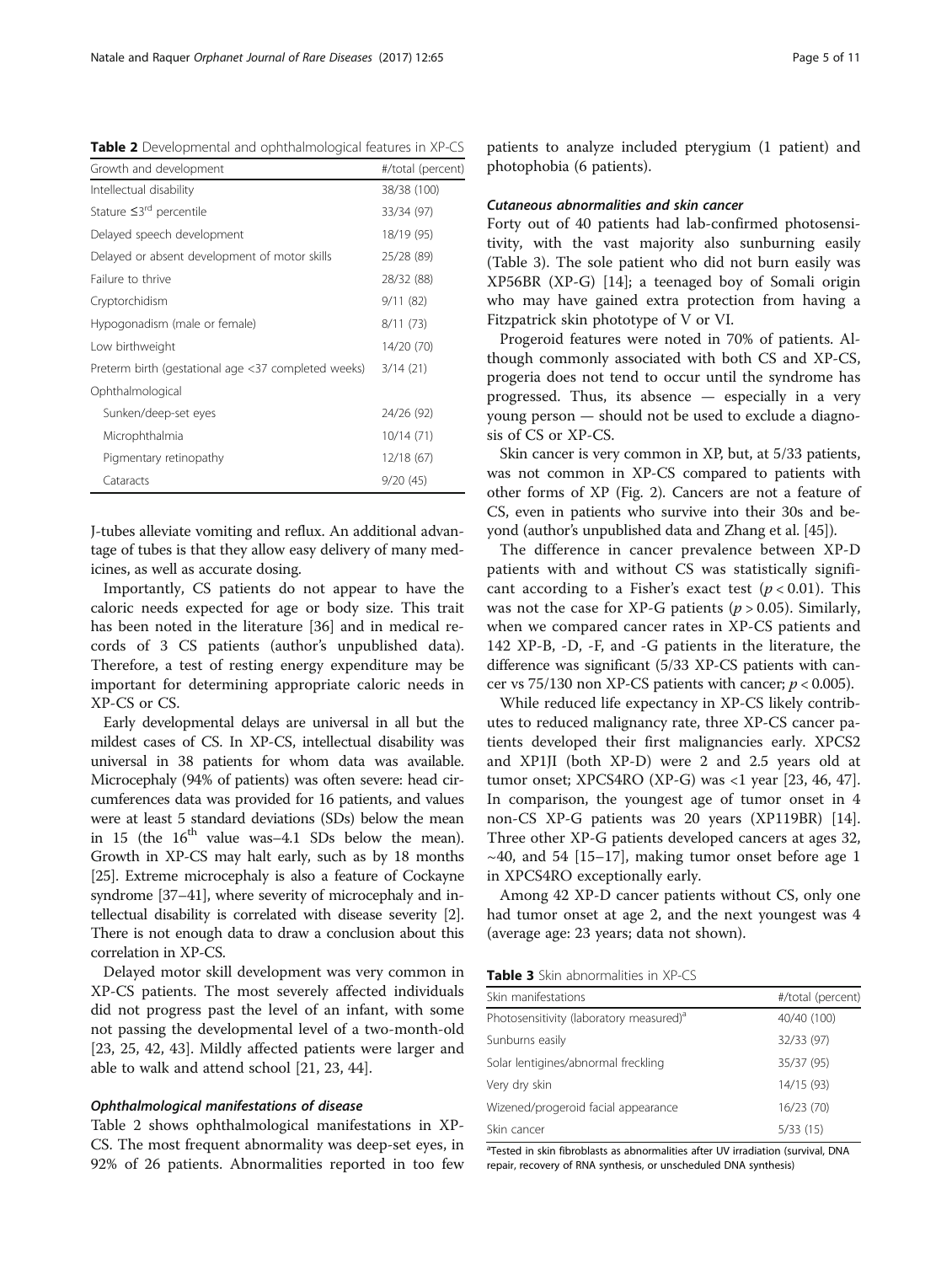<span id="page-5-0"></span>

The low cancer rate in XP-CS and its absence in CS implies that a biochemical feature of Cockayne syndrome may mitigate cancer risk. At the same time, however, XP-CS patients who do develop cancer may have another trait that makes them prone to developing it early. More data and further studies are needed to confirm or refute this idea. Regardless, avoidance of the sun and UV light is important to minimize cancer risk in XP-CS patients.

Resistance to cancer in CS is not completely understood, but it may be related to an increased tendency toward apoptosis in CS cells [\[48](#page-9-0), [49\]](#page-9-0). A recent study found that, when comparing to control cells, UVCinduced mutagenesis was not always increased in fibroblast cells from patients with mutations in CSA and CSB, whereas it was increased in patients with mutations in XPC [[50\]](#page-9-0). This finding may help explain lack of cancer in CS patients, but it did not examine cells from XP-CS patients.

In another minor paradox, skin cancer risk in XP-TTD patients is also not higher than the general population's [[51, 52\]](#page-9-0). This difference may be due to unstable TFIIH proteins not accumulating at the sites of photodamage. TFIIH is a basal transcription factor involved in nucleotide excision repair (NER) and transcription. Lack of NER protein accumulation may allow translesion DNA synthesis, thereby not increasing skin cancer risk [\[51](#page-9-0)].

# Musculoskeletal and other problems

As in CS, joint contractures were very common in XP-CS. They were reported in 17/17 patients for whom data was available. Contractures can hinder mobility, can worsen with time, and may cause joint dislocation. Strategies used for CS patients that may help in managing them in XP-CS include physiotherapy, botox injections, and heel cord lengthening procedures.

Scoliosis was reported in 6 out of 9 XP-CS patients. As noted above, liver disease, kidney disease, and hypertension were also reported (4, 3, and 3 patients, respectively). Kidney disease was the second leading cause of death in a previous survey of CS [\[2](#page-8-0)].

Finally, carious teeth, which are a common problem in CS, were reported in 5 out of 8 XP-CS patients. While 8 total patients is too few to draw any statistical conclusions, the number with the problem was high enough that teeth should be monitored carefully in any person with XP-CS. Caries may occur in spite of good oral care [[2](#page-8-0)].

#### Survival in XP-CS

Many XP-CS patients died young. For example, the average at death was 3.7 years for ten XP-G patients (range: 7 months to 6.4 years). However, a further nine XP-G patients were still alive at time of reporting, at an average age of 12 years (range: 5–28 years). Thus, as in CS, there is a variation in life expectancy in XP-CS. In CS, life expectancy is correlated with disease severity, with more severely affected patients dying younger and many mildly affected patients living into their 30s or beyond [[2\]](#page-8-0).

All deceased XP-D patients except for one were <14 years old at time of death. The sole outlier was 43 years old [[23](#page-9-0)]. The average age of death of the other patients was 2.9 years. One patient was still alive at time of reporting (XP89MA; age 15; [[53](#page-9-0), [54\]](#page-9-0)). It is possible that mutations in XPD tend to confer a relatively severe phenotype and/or that XPD-CS is underdiagnosed in mild cases.

Given the limited data on XP-CS, making estimates of average age of death was not possible, with the exception that severely affected patients die younger.

Estimates of life expectancy in CS are most informative when calculated by severity group and may be misleading when calculated otherwise. For example, one review of CS calculated an average age of death of 12 years in 37 patients whose disease severity varied [\[1](#page-8-0)]. This figure can cause confusion among caregivers because it does not reflect the fact that many children die at age 5 and others survive into their 20s or later. Surviving to 12 is very rare in severely affected patients, while death at this age would be uncommonly young in mildly affected patients.

Data on age of death in 117 CS patients was used for a previous study [\[2](#page-8-0)]. Two calculations were made: mean overall age at death and age at death by severity group. The mean overall age was 11.5 years, yet only 2 patients died at age 11.

Average age of death in three severity groups was calculated as 5, 16, and 31 years [\[2\]](#page-8-0). These estimates fit much better with patient survival (16/73 severely affected patients died at age 5, for example). Medians were close to means in these estimates  $\langle 1 \rangle$  year for mildly affected patients,  $\sim$ 0.1 year for moderately and severely affected patients).

Thus, average ages of CS patients as a whole do not reflect survival in CS accurately, due to survival differences in severity groups.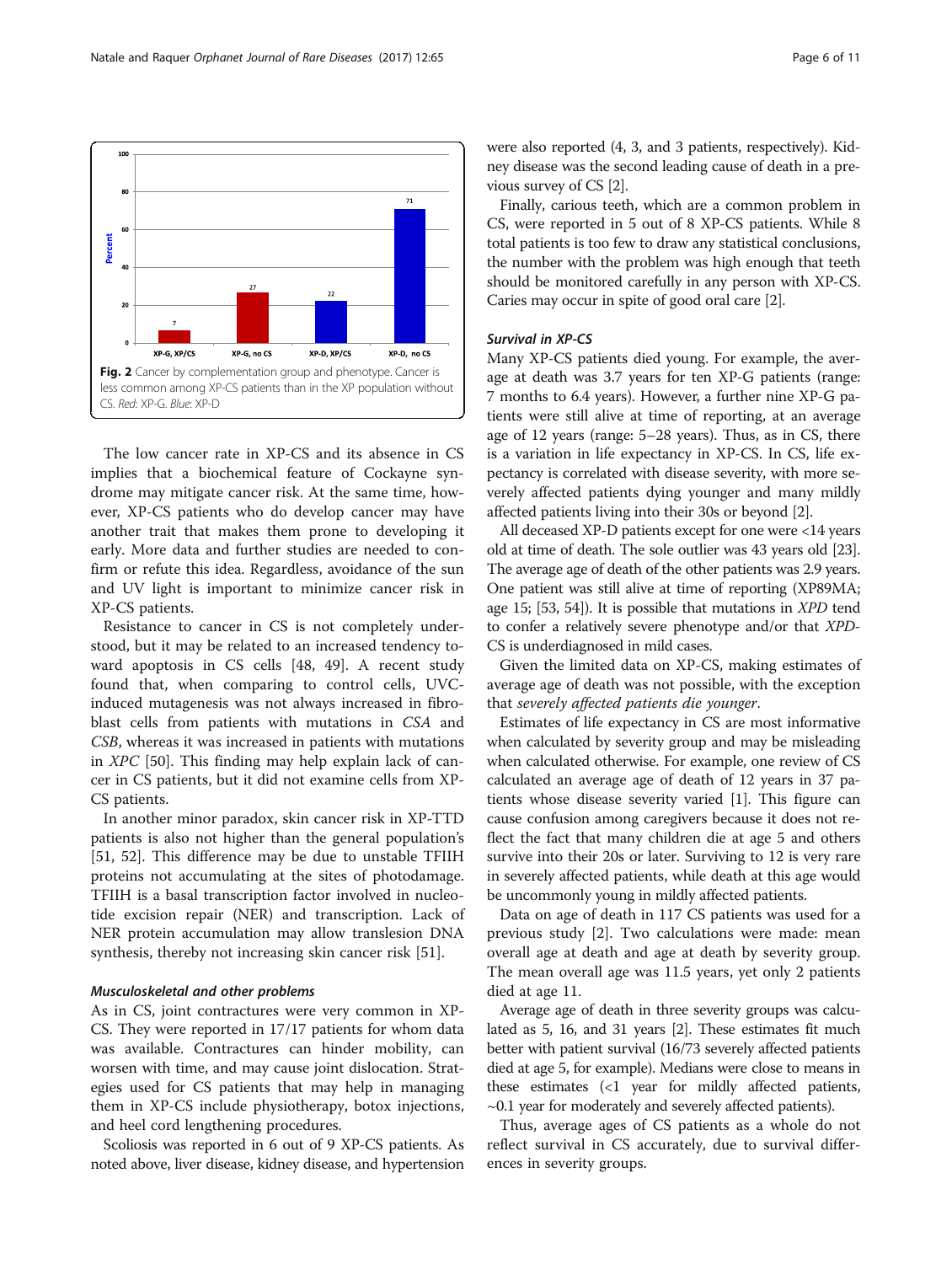# Clinical differences between XP-D and XP-G patients

We compared XP-D and XP-G patients see if there were phenotypic differences beyond cancer between the two groups. We did not include XP-B and XP-F patients due to low patient numbers. Even with the XP-D and XP-G patients, the data was limited.

Patient numbers were sufficient to make a comparison for a small number of clinical features (stature, failure to thrive, intellectual disability, skin freckling, neurological abnormalities, photosensitivity, propensity to sunburn, presence of sunken eyes, and sex). The percentage of patients with each of these features was essentially identical in both groups. Two possible exceptions were failure to thrive and sex: 10/10 XP-D patients had failure to thrive, compared to 10/12 XP-G patients. This difference was not statistically significant according to a Fisher's exact test. A check of the author's CS data (CS-A and CS-B groups) showed that 94% of 44 patients had failure to thrive.

Similarly, only 3 of 12 XP-D-CS patients were female (6 expected for an autosomal recessive condition). Again this figure was not statistically significant, but further studies may determine if XP-CS mutations are more lethal in embryonic females.

As more data becomes available on XP-CS patients, phenotypic differences between complementation groups may emerge. For example, we were unable to compare the prevalence of dental caries, seizures, pigmentary retinopathy, or brain calcifications, due to lack of data.

# Diagnostic criteria for XP-CS

The diagnostic criteria for XP-CS are essentially a combination of those for XP and CS, which have been established [[35, 55\]](#page-9-0). The criteria below have been adapted slightly for XP-CS. Features that can help distinguish XP-CS from XP neurologic disease are boldfaced. The Forgotten Diseases Research Foundation has a free online tool for helping to diagnose rare diseases at [www.forgottendiseases.org](http://www.forgottendiseases.org/).

# Diagnostic criteria for Cockayne syndrome [[35](#page-9-0)] Major

- Postnatal growth failure (<5th percentile by age 2)
- The following manifest as early developmental delay in most patients:

Progressive microcephaly (microcephaly may be present at birth) Neurologic dysfunction

 Progressive deterioration of behavior and intellect (all individuals)

- Leukodystrophy on brain MRI (characteristic tigroid demyelination as noted in text; abnormal myelination reported in 93% of patients here)
- Intracranial calcifications (may not appear until later; in 63% of patients surveyed here)

# Minor criteria

- Cutaneous photosensitivity
- Demyelinating peripheral neuropathy diagnosed by electromyography, nerve conduction testing, and/or nerve biopsy (too few XP-CS patients to report here)
- Pigmentary retinopathy (67% of patients surveyed here) and/or cataracts (47% of patients surveyed here)
- Sensorineural hearing loss (86% of patients surveyed here; likely universal as the syndrome progresses)
- Dental anomalies, including **carious teeth** (63% of 8) patients surveyed here), enamel hypoplasia, anomalies of tooth number and anomalies of tooth size and shape
- Cachectic dwarfism with thinning of the skin and hair, sunken eyes, and a stooped standing posture (Very short stature is universal. Other problems may not appear until the syndrome has progressed; a somewhat CS-like facial appearance may also occur in older adults with XP neurologic disease [[56](#page-9-0), [57](#page-10-0)].)
- Characteristic radiographic findings of thickening of the calvarium, sclerotic epiphyses, vertebral and pelvic abnormalities (not surveyed here)

# Diagnostic criteria suggestive of xeroderma pigmentosum [\[55](#page-9-0)]

We have omitted the criteria for XP neurologic disease, as neurological abnormalities are described for CS above.

# Skin

- Acute sun sensitivity (severe sunburn with blistering or persistent redness on minimal sun exposure)
- Solar lentigines/freckling on the face before age two years (occurred in 95% of XP-CS patients, appearance was <2 years if age was reported)
- Skin cancer before age ten (skin cancer is less common in XP-CS patients, but may occur very early in life, as noted in text)

# Eyes

• Photophobia with prominent conjunctival injection (noted in XP-CS 6 patients, but absence not noted) (The following were not noted in sufficient patients for analysis in our literature review; some XP-CS patients may not live long enough for these problems to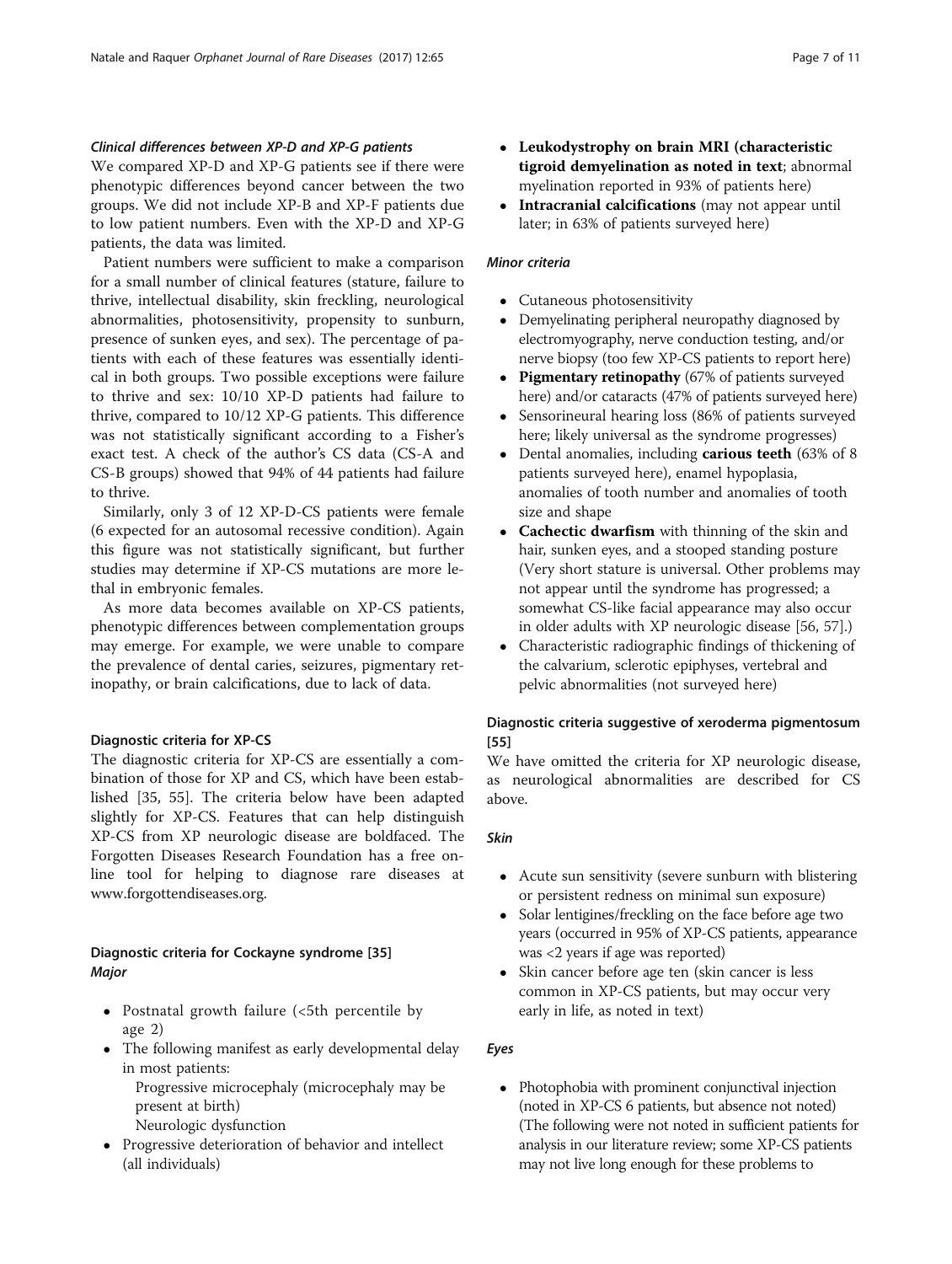become manifest. Many of the features below appeared to occur in at least one adult with XP-CS, patient XP11BE [\[58\]](#page-10-0).)

- Severe keratitis, which may cause opacity of the cornea and corneal vascularization
- Increased pigmentation of the eyelids with loss of lashes
- Atrophy of the skin of the lids resulting in ectropion, entropion, or in severe cases, complete loss of the lids

Two important points about photosensitivity and progeria must be kept in mind. Photosensitivity, in the form of easy sunburning, may not be evident in a patient (especially an XP-F patient). Its absence should not be used to exclude a diagnosis. Photosensitivity as tested by laboratory UV irradiation is, however, likely universal in XP-CS. Similarly, while progeria is a common feature of XP-CS, it occurs as the syndrome progresses, and is not always present in very young patients. Again, its absence should not be used to exclude a diagnosis of XP-CS.

While there is considerable overlap between XP-CS and XP neurologic disease, the two conditions may be distinguished by the features in boldface text above. In particular, distinctive CS-like facial features tend to appear earlier in more severely affected patients. As noted above, in CS, these patients tend to be smaller and achieve fewer milestones than more mildly affected patients.

Finally, sequencing for mutations in the genes listed in the Introduction can aid diagnosis.

# **Discussion**

XP-CS is a very rare disorder that combines the clinical features of XP and Cockayne syndrome. Patients are exquisitely sensitive to UV light, and are at increased risk for malignancies and vision loss. They also exhibit growth failure, developmental delays that can be severe, progressive neurological abnormalities, and reduced life expectancy.

The 43 XP-CS case reports analyzed here allow a basic meta-analysis of the features of XP-CS, which was not possible when the last meta-reviews of XP-CS were published [[8, 9](#page-8-0)]. For example, it appears that there are severity groups in XP-CS, as in CS. Using criteria from our earlier study [\[2\]](#page-8-0), it was possible to make rough severity group assignments for 35 of the patients analyzed here: 22 were severely affected, 4 moderate, and 13 mild. These groupings are rough, but generally, patients with early death and/or poor early development were classified as severe. Those with death after age 25 and/or with good early development were classified as mild. A classification of moderate XP-CS was difficult to make, given that in CS, 1) effects on very early development may not be obvious, and 2) these patients may be almost as small as severely affected patients.

After careful consideration, it was determined that patient XFE's clinical features match those of XP-CS sufficiently to warrant his inclusion in the XP-CS group. In light of the neurological variation that occurs among all XP patients — and particularly given new information about phenotypes in XP-F patients defining a new disease based on a single patient whose clinical features overlap considerably with XP-CS seems unjustified.

#### Genes and phenotype

A recent report proposed that XP-CS may result from the retention of the NER intermediate TFIIH during cellular attempts at repairing UV and other bulky lesions [[59\]](#page-10-0). During NER, a molecular complex called TFIIH wedges between DNA strands at the site of a lesion. The report proposed that this complex may be retained in all XP-CS cells, thereby inhibiting DNA synthesis, and creating a situation where DNA breaks can occur at sites of repair incisions.

The phenotypes resulting from mutations in the XP genes vary from uncomplicated XP to XP with neurological problems that may or may not be CS-like. There are also cases that are not easily classified, such as XP24BR, CO14TA, and CO107TA, the three XP-F patients described above. Additionally, two Finnish individuals with XPG mutations had CS features such as remarkably short stature, hearing loss, and bird-like faces, yet their intelligence was apparently normal and they had relatively few neurological problems at the ages of 22 and 34 [\[60\]](#page-10-0). Precise XPG mutations were not known in these individuals.

After reviewing mutations and case reports in XP-G patients, it appears that disease severity appears to be related to the mutated XPG's DNA repair ability. Patients with complete loss of XPG DNA repair ability due to either missing domains, point mutations near the Nterminus, or truncation have the most severe symptoms [[61\]](#page-10-0). Lehmann et al. mapped the essential amino acids for TFIIH interaction to residues 30 through 175. Patients with at least one allele with a missense mutation early in the reading frame had severe cases of XP-CS [[47,](#page-9-0) [62](#page-10-0)], whereas those with missense mutations later in the reading frame tended to display the XP phenotype without characteristics of CS.

Harada et al. demonstrated that XPG null mice died soon after birth. This finding also suggests that viability may be predicated on the presence and partial functionality of XPG. Two other studies also found that the most severe cases of XP-CS in their cohort resulted from severely truncated XPG proteins that were suspected to be nonfunctional [\[24,](#page-9-0) [63\]](#page-10-0), compared with a milder case in a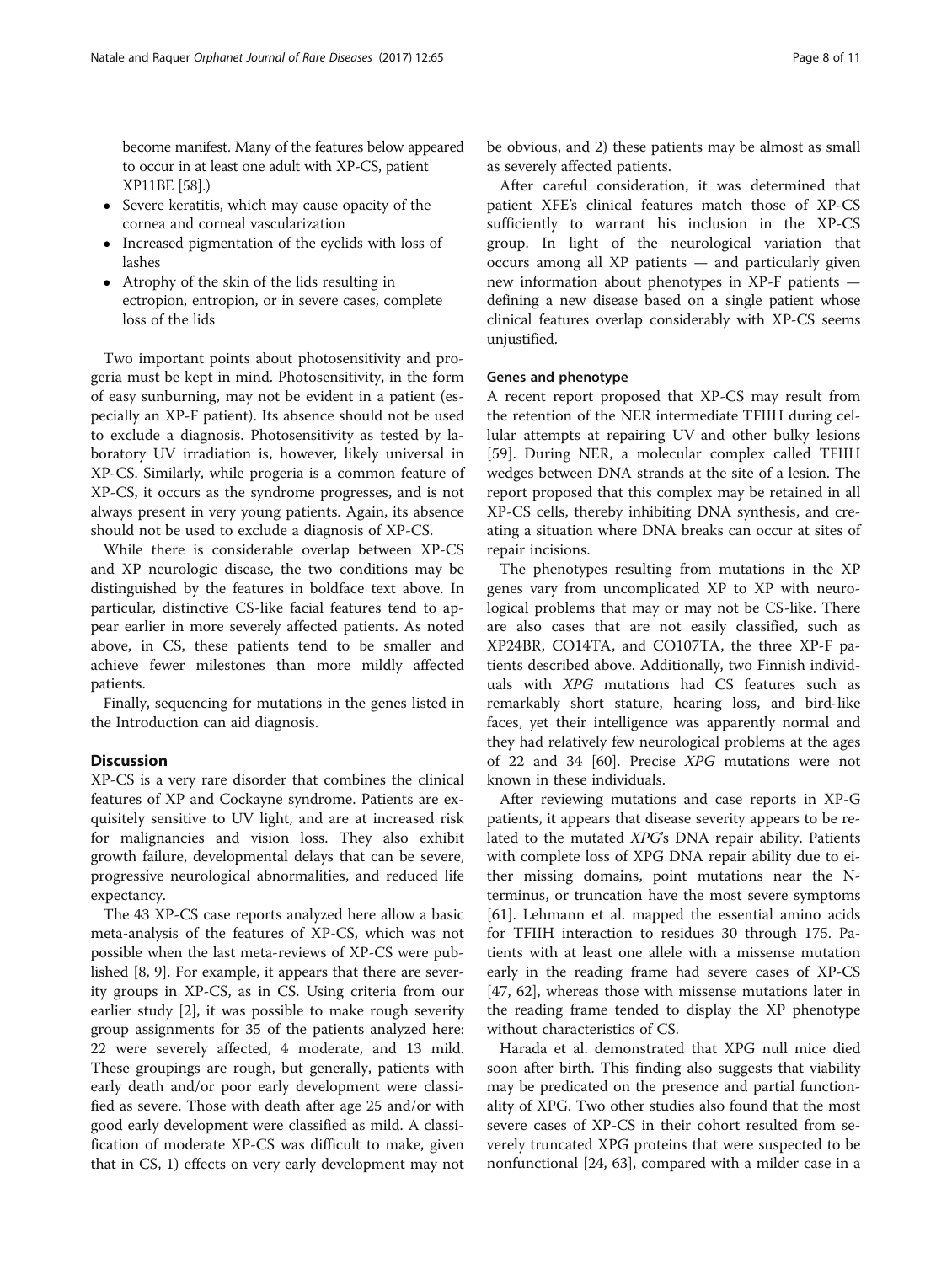<span id="page-8-0"></span>compound heterozygous patient with one partially functional copy of the XPG gene. Again, these findings suggest that partial functionality in at least one allele may result in a milder phenotype.

Interestingly, Fassihi et al. found two patients with a homozygous single base pair mutation early in the reading frame but with a mild XP-CS phenotype [14]. Upon further sequence analysis, the point mutation was found to cause aberrant splice products, and potentially allows for occasional normal read through of the gene—resulting in protein that might retain enough stability and function to mitigate the patients' symptoms. This also implies that partial protein function may be enough to alleviate the severity of disease seen in patients with similar mutations.

# Conclusions

Since the last review of XP-CS in 2001, the number of patients described in the literature has increased by a factor of almost five. The greater number of patients has allowed a more thorough analysis of XP-CS than was previously possible. A result is that much has been learned about the clinical manifestations of this disease. In addition, advances in clinical care based on lessons from both xeroderma pigmentosum and Cockayne syndrome have improved the ability to manage XP-CS as a combined condition. Much work remains to be done, however. Future published case histories would benefit the field by providing as much detail as possible about new XP-CS patients.

# Additional files

[Additional file 1:](dx.doi.org/10.1186/s13023-017-0616-2) Tables S1-S3. International designations, ethnic origins, and complementation groups of XP-CS patients analyzed in this review. (DOCX 31 kb)

[Additional file 2:](dx.doi.org/10.1186/s13023-017-0616-2) Bibliography 1. Bibliography of XP-CS patients analyzed in this review. (DOCX 76 kb)

[Additional file 3:](dx.doi.org/10.1186/s13023-017-0616-2) Bibliography 2. Bibliography of XP-F and XP-G patients identified in the literature. (DOCX 76 kb)

#### Acknowledgements

The authors are grateful for assistance from a number of researchers who helped improve this study. They are Steffen Emmert (University Medical Center Rostock), Hiva Fassihi (Guy's and St Thomas' NHS Foundation Trust), Alan Lehmann (University of Sussex), Katsuyoshi Horibata (National Institute of Health Sciences, Japan), Keiichi Kodama (University of California, San Francisco), Koos Jaspers (Erasmus University Medical Center), Donata Orioli (University of Pavia), Christina Seebode (University Medical Center Rostock), Usha Singh (Pondicherry Institute of Medical Sciences), and Hanoch Slor (Tel Aviv University).

#### Funding

Study funded by the Harry L Willett Foundation.

#### Availability of data and materials

All data used for this paper was from publicly available sources (peer-reviewed research). A list of these publications is provided as a supplemental bibliography.

#### Authors' contributions

VN study concept and design, acquisition, analysis and interpretation of data. HR analysis and interpretation of data, critical revision of manuscript for intellectual content. Both authors read and approved the final manuscript.

#### Competing interests

The authors declare that they have no competing interests.

#### Consent for publication

Not applicable

#### Ethics approval and consent to participate

Not applicable

## Publisher's Note

Springer Nature remains neutral with regard to jurisdictional claims in published maps and institutional affiliations.

## Received: 19 January 2017 Accepted: 21 March 2017 Published online: 04 April 2017

#### References

- 1. Nance MA, Berry SA. Cockayne syndrome: review of 140 cases. Am J Med Genet. 1992;42(1):68–84.
- 2. Natale V. A comprehensive description of the severity groups in Cockayne syndrome. Am J Med Genet A. 2011;155A(5):1081–95.
- 3. Wilson BT, Stark Z, Sutton RE, Danda S, Ekbote AV, Elsayed SM, Gibson L, Goodship JA, Jackson AP, Keng WT, et al. The Cockayne Syndrome Natural History (CoSyNH) study: clinical findings in 102 individuals and recommendations for care. Genet Med. 2016;18(5):483–493.
- 4. Sethi M, Lehmann AR, Fawcett H, Stefanini M, Jaspers N, Mullard K, Turner S, Robson A, McGibbon D, Sarkany R, et al. Patients with xeroderma pigmentosum complementation groups C, E and V do not have abnormal sunburn reactions. Br J Dermatol. 2013;169(6):1279–87.
- 5. Bradford PT, Goldstein AM, Tamura D, Khan SG, Ueda T, Boyle J, Oh KS, Imoto K, Inui H, Moriwaki S, et al. Cancer and neurologic degeneration in xeroderma pigmentosum: long term follow-up characterises the role of DNA repair. J Med Genet. 2011;48(3):168–76.
- 6. Kraemer KH, Lee MM, Scotto J. Xeroderma pigmentosum. Cutaneous, ocular, and neurologic abnormalities in 830 published cases. Arch Dermatol. 1987; 123(2):241–50.
- 7. Brooks PJ. The case for 8,5'-cyclopurine-2'-deoxynucleosides as endogenous DNA lesions that cause neurodegeneration in xeroderma pigmentosum. Neuroscience. 2007;145(4):1407–17.
- 8. Rapin I, Lindenbaum Y, Dickson DW, Kraemer KH, Robbins JH. Cockayne syndrome and xeroderma pigmentosum. Neurology. 2000;55(10):1442–9.
- 9. Lindenbaum Y, Dickson D, Rosenbaum P, Kraemer K, Robbins I, Rapin I. Xeroderma pigmentosum/cockayne syndrome complex: first neuropathological study and review of eight other cases. Eur J Paediatr Neurol. 2001;5(6):225–42.
- 10. Koob M, Laugel V, Durand M, Fothergill H, Dalloz C, Sauvanaud F, Dollfus H, Namer IJ, Dietemann JL. Neuroimaging in Cockayne syndrome. AJNR Am J Neuroradiol. 2010;31(9):1623–30.
- 11. Rapin I, Weidenheim K, Lindenbaum Y, Rosenbaum P, Merchant SN, Krishna S, Dickson DW. Cockayne syndrome in adults: review with clinical and pathologic study of a new case. J Child Neurol. 2006;21(11):991–1006.
- 12. Singh UR, Asif S, Kommu PP, D'Souza P. Cockayne syndrome-xeroderma pigmentosum complex with demyelination: a rare association. Indian J Hum Genet. 2012;18(1):125–6.
- 13. Schafer A, Schubert S, Gratchev A, Seebode C, Apel A, Laspe P, Hofmann L Ohlenbusch A, Mori T, Kobayashi N, et al. Characterization of three XPGdefective patients identifies three missense mutations that impair repair and transcription. J Invest Dermatol. 2013;133(7):1841–9.
- 14. Fassihi H, Sethi M, Fawcett H, Wing J, Chandler N, Mohammed S, Craythorne E, Morley AM, Lim R, Turner S, et al. Deep phenotyping of 89 xeroderma pigmentosum patients reveals unexpected heterogeneity dependent on the precise molecular defect. Proc Natl Acad Sci U S A. 2016; 113(9):E1236–45.
- 15. Ichihashi M, Fujiwara Y, Uehara Y, Matsumoto A. A mild form of xeroderma pigmentosum assigned to complementation group G and its repair heterogeneity. J Invest Dermatol. 1985;85(3):284–7.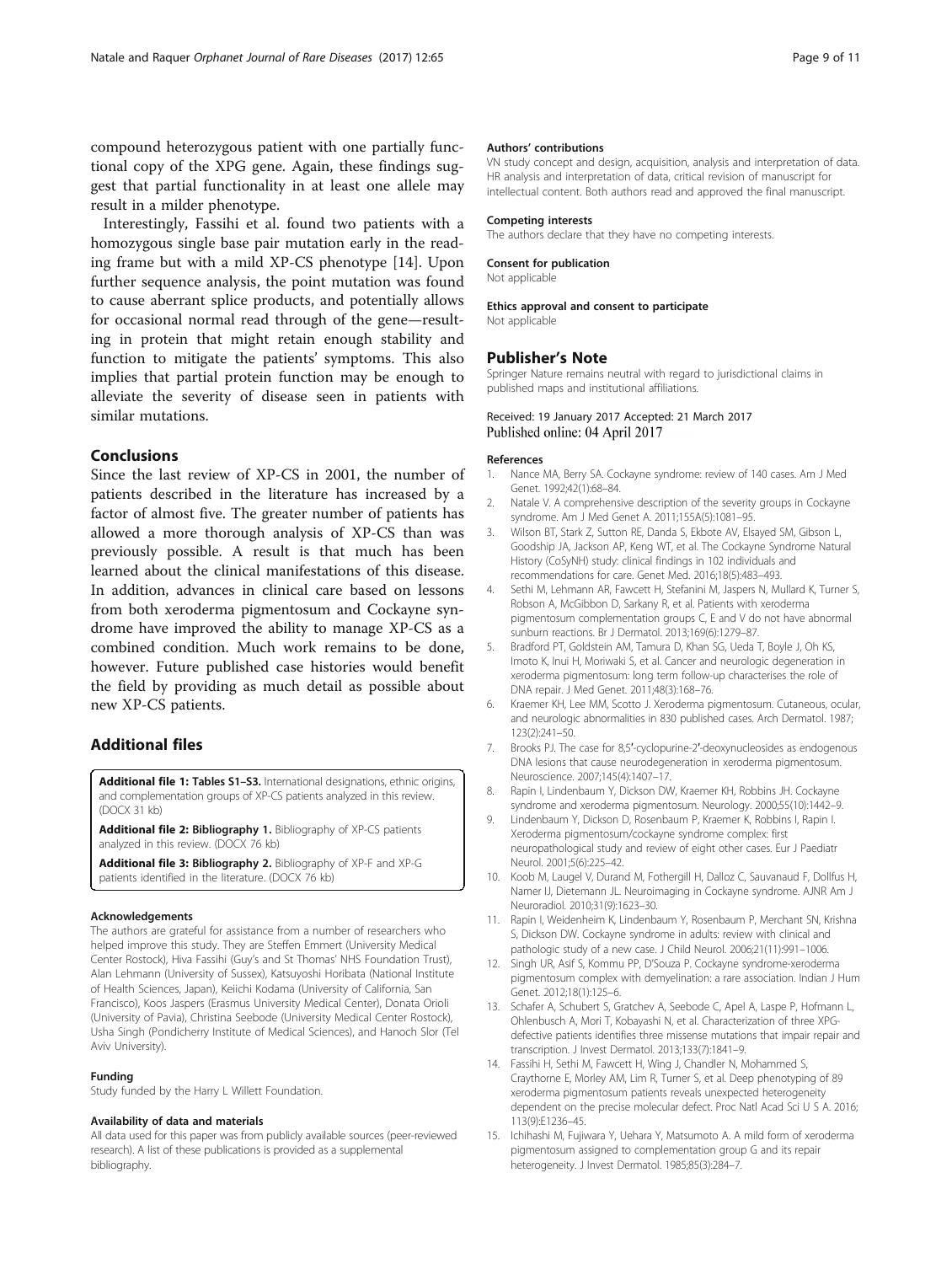- <span id="page-9-0"></span>16. Moriwaki S, Takigawa M, Igarashi N, Nagai Y, Amano H, Ishikawa O, Khan SG, Kraemer KH. Xeroderma pigmentosum complementation group G patient with a novel homozygous missense mutation and no neurological abnormalities. Exp Dermatol. 2012;21(4):304–7.
- 17. Yoneda K, Moriue J, Matsuoka Y, Moriwaki S, Moriue T, Nakai K, Yokoi I, Nibu N, Demitsu T, Kubota Y. Xeroderma pigmentosum complementation group G in association with malignant melanoma. Eur J Dermatol. 2007;17(6):540–1.
- 18. Oh KS, Khan SG, Jaspers NG, Raams A, Ueda T, Lehmann A, Friedmann PS, Emmert S, Gratchev A, Lachlan K, et al. Phenotypic heterogeneity in the XPB DNA helicase gene (ERCC3): xeroderma pigmentosum without and with Cockayne syndrome. Hum Mutat. 2006;27(11):1092–103.
- 19. Falik-Zaccai TC, Erel-Segal R, Horev L, Bitterman-Deutsch O, Koka S, Chaim S, Keren Z, Kalfon L, Gross B, Segal Z, et al. A novel XPD mutation in a compound heterozygote; the mutation in the second allele is present in three homozygous patients with mild sun sensitivity. Environ Mol Mutagen. 2012;53(7):505–14.
- 20. Nakano E, Ono R, Masaki T, Takeuchi S, Takaoka Y, Maeda E, Nishigori C. Differences in clinical phenotype among patients with XP complementation group D: 3D structure and ATP-docking of XPD in silico. J Invest Dermatol. 2014;134(6):1775–8.
- 21. Kashiyama K, Nakazawa Y, Pilz DT, Guo C, Shimada M, Sasaki K, Fawcett H, Wing JF, Lewin SO, Carr L, et al. Malfunction of nuclease ERCC1-XPF results in diverse clinical manifestations and causes Cockayne syndrome, xeroderma pigmentosum, and Fanconi anemia. Am J Hum Genet. 2013; 92(5):807–19.
- 22. Niedernhofer LJ, Garinis GA, Raams A, Lalai AS, Robinson AR, Appeldoorn E, Odijk H, Oostendorp R, Ahmad A, van Leeuwen W, et al. A new progeroid syndrome reveals that genotoxic stress suppresses the somatotroph axis. Nature. 2006;444(7122):1038–43.
- 23. Fujimoto M, Leech SN, Theron T, Mori M, Fawcett H, Botta E, Nozaki Y, Yamagata T, Moriwaki S, Stefanini M, et al. Two new XPD patients compound heterozygous for the same mutation demonstrate diverse clinical features. J Invest Dermatol. 2005;125(1):86–92.
- 24. Emmert S, Slor H, Busch DB, Batko S, Albert RB, Coleman D, Khan SG, Abu-Libdeh B, DiGiovanna JJ, Cunningham BB, et al. Relationship of neurologic degeneration to genotype in three xeroderma pigmentosum group G patients. J Invest Dermatol. 2002;118(6):972–82.
- 25. Jaeken J, Klocker H, Schwaiger H, Bellmann R, Hirsch-Kauffmann M, Schweiger M. Clinical and biochemical studies in three patients with severe early infantile Cockayne syndrome. Hum Genet. 1989;83(4):339–46.
- 26. Bartenjev I, Butina MR, Potocnik M. Rare case of Cockayne syndrome with xeroderma pigmentosum. Acta Derm Venereol. 2000;80(3):213–4.
- 27. Kondo D, Noguchi A, Tamura H, Tsuchida S, Takahashi I, Kubota H, Yano T, Oyama C, Sawaishi Y, Moriwaki S, et al. Elevated urinary levels of 8-hydroxy-2′-deoxyguanosine in a Japanese child of xeroderma pigmentosum/ cockayne syndrome complex with infantile onset of nephrotic syndrome. Tohoku J Exp Med. 2016;239(3):231–5.
- 28. Hashimoto S, Suga T, Kudo E, Ihn H, Uchino M, Tateishi S. Adult-onset neurological degeneration in a patient with Cockayne syndrome and a null mutation in the CSB gene. J Invest Dermatol. 2008;128(6):1597–9.
- 29. Imoto K, Slor H, Orgal D, Khan SG, Busch DB, Nadem C, Ueda T, Gadoth N, Jaspers NJ, Kraemer K. Xeroderma pigmentosum group F patients with late onset neurological disease. (conference abstract). J Invest Dermatol. 2005; 124(4):A78.
- 30. Gregg SQ, Robinson AR, Niedernhofer LJ. Physiological consequences of defects in ERCC1-XPF DNA repair endonuclease. DNA Repair (Amst). 2011; 10(7):781–91.
- 31. Ahmad A, Enzlin JH, Bhagwat NR, Wijgers N, Raams A, Appledoorn E, Theil AF, J Hoeijmakers JH, Vermeulen W, J Jaspers NG, et al. Mislocalization of XPF-ERCC1 nuclease contributes to reduced DNA repair in XP-F patients. PLoS Genet. 2010;6(3):e1000871
- 32. Morris DP, Alian W, Maessen H, Creaser C, Demmons-O'Brien S, Van Wijhe R, Bance M. Cochlear implantation in Cockayne syndrome: our experience of two cases with different outcomes. Laryngoscope. 2007;117(5):939–43.
- 33. Neilan EG, Delgado MR, Donovan MA, Kim SY, Jou RL, Wu BL, Kang PB. Response of motor complications in Cockayne syndrome to carbidopalevodopa. Arch Neurol. 2008;65(8):1117–21.
- 34. Windmiller J, Whalley PJ, Fink CW. Cockayne's syndrome with chromosomal analysis. Am J Dis Child. 1963;105:204–8.
- 35. Laugel V. Cockayne Syndrome. 2000 Dec 28 [Updated 2012 Jun 14]. In: Pagon RA, Adam MP, Ardinger HH, et al., editors. GeneReviews® [Internet].

Seattle: University of Washington, Seattle; 1993-2017.Available from: [https://](https://www.ncbi.nlm.nih.gov/books/NBK1342/) [www.ncbi.nlm.nih.gov/books/NBK1342/.](https://www.ncbi.nlm.nih.gov/books/NBK1342/)

- 36. Ellaway CJ, Duggins A, Fung VS, Earl JW, Kamath R, Parsons PG, Anthony JA, North KN. Cockayne syndrome associated with low CSF 5-hydroxyindole acetic acid levels. J Med Genet. 2000;37(7):553–7.
- 37. Brumback RA, Yoder FW, Andrews AD, Peck GL, Robbins JH. Normal pressure hydrocephalus. Recognition and relationship to neurological abnormalities in Cockayne's syndrome. Arch Neurol. 1978;35(6):337–45.
- 38. Lowry RB, MacLean R, McLean DM, Tischler B. Cataracts, microcephaly, kyphosis, and limited joint movement in two siblings: a new syndrome. J Pediatr. 1971;79(2):282–4.
- 39. Jin K, Handa T, Ishihara T, Yoshii F. Cockayne syndrome: report of two siblings and review of literature in Japan. Brain Dev. 1979;1(4):305–12.
- 40. Proops R, Taylor AM, Insley J. A clinical study of a family with Cockayne's syndrome. J Med Genet. 1981;18(4):288–93.
- 41. Abdel Ghaffar TY, Elsobky ES, Elsayed SM. Cholestasis in patients with Cockayne syndrome and suggested modified criteria for clinical diagnosis. Orphanet J Rare Dis. 2011;6:13.
- 42. Broughton BC, Thompson AF, Harcourt SA, Vermeulen W, Hoeijmakers JH, Botta E, Stefanini M, King MD, Weber CA, Cole J, et al. Molecular and cellular analysis of the DNA repair defect in a patient in xeroderma pigmentosum complementation group D who has the clinical features of xeroderma pigmentosum and Cockayne syndrome. Am J Hum Genet. 1995;56(1):167–74.
- 43. Hamel BC, Raams A, Schuitema-Dijkstra AR, Simons P, van der Burgt I, Jaspers NG, Kleijer WJ. Xeroderma pigmentosum–Cockayne syndrome complex: a further case. J Med Genet. 1996;33(7):607–10.
- 44. Cheesbrough MJ. Xeroderma pigmentosum–a unique variant with neurological involvement. Br J Dermatol. 1978;99 Suppl 16:61.
- 45. Zhang WR, Garrett GL, Cleaver JE, Arron ST. Absence of skin cancer in the DNA repair-deficient disease Cockayne Syndrome (CS): a survey study. J Am Acad Dermatol. 2016;74(6):1270–2.
- 46. Moshell AG MB, Lutzner MA, Coon HG, Barrett SF, Dupuy JM, Robbins JH. A new patient with both xeroderma pigmentosum and cockayne syndrome establishes the new xeroderma pigmentosum complementation group H. In: Friedberg EB BA, editor. Cellular responses to DNA damage. New York: Alan R Liss; 1983. p. 209–13.
- 47. Zafeiriou DI, Thorel F, Andreou A, Kleijer WJ, Raams A, Garritsen VH, Gombakis N, Jaspers NG, Clarkson SG. Xeroderma pigmentosum group G with severe neurological involvement and features of Cockayne syndrome in infancy. Pediatr Res. 2001;49(3):407–12.
- 48. D'Errico M, Teson M, Calcagnile A, Nardo T, De Luca N, Lazzari C, Soddu S, Zambruno G, Stefanini M, Dogliotti E. Differential role of transcriptioncoupled repair in UVB-induced response of human fibroblasts and keratinocytes. Cancer Res. 2005;65(2):432–8.
- 49. Cleaver JE, Bezrookove V, Revet I, Huang EJ. Conceptual developments in the causes of Cockayne syndrome. Mech Ageing Dev. 2013;134(5–6):284–90.
- 50. Reid-Bayliss KS, Arron ST, Loeb LA, Bezrookove V, Cleaver JE. Why Cockayne syndrome patients do not get cancer despite their DNA repair deficiency. Proc Natl Acad Sci U S A. 2016;113(36):10151–6.
- 51. Boyle J, Ueda T, Oh KS, Imoto K, Tamura D, Jagdeo J, Khan SG, Nadem C, Digiovanna JJ, Kraemer KH. Persistence of repair proteins at unrepaired DNA damage distinguishes diseases with ERCC2 (XPD) mutations: cancer-prone xeroderma pigmentosum vs. non-cancer-prone trichothiodystrophy. Hum Mutat. 2008;29(10):1194–208.
- 52. Faghri S, Tamura D, Kraemer KH, Digiovanna JJ. Trichothiodystrophy: a systematic review of 112 published cases characterises a wide spectrum of clinical manifestations. J Med Genet. 2008;45(10):609–21.
- 53. Schafer A, Gratchev A, Seebode C, Hofmann L, Schubert S, Laspe P, Apel A, Ohlenbusch A, Tzvetkov M, Weishaupt C, et al. Functional and molecular genetic analyses of nine newly identified XPD-deficient patients reveal a novel mutation resulting in TTD as well as in XP/CS complex phenotypes. Exp Dermatol. 2013;22(7):486–9.
- 54. Schafer A. Clinical, functional, and genetic analysis of NER defective patients and characterization of five novel XPG mutations. Gottingen: Georg-August University Göttingen; 2012.
- 55. Kraemer KH, DiGiovanna JJ. Xeroderma Pigmentosum. 2003 Jun 20 [Updated 2016 Sep 29]. In: Pagon RA, Adam MP, Ardinger HH, et al., editors. GeneReviews® [Internet]. Seattle: University of Washington, Seattle; 1993– 2017. Available from: [https://www.ncbi.nlm.nih.gov/books/NBK1397/.](https://www.ncbi.nlm.nih.gov/books/NBK1397/)
- 56. Ramkumar HL, Brooks BP, Cao X, Tamura D, Digiovanna JJ, Kraemer KH, Chan CC. Ophthalmic manifestations and histopathology of xeroderma